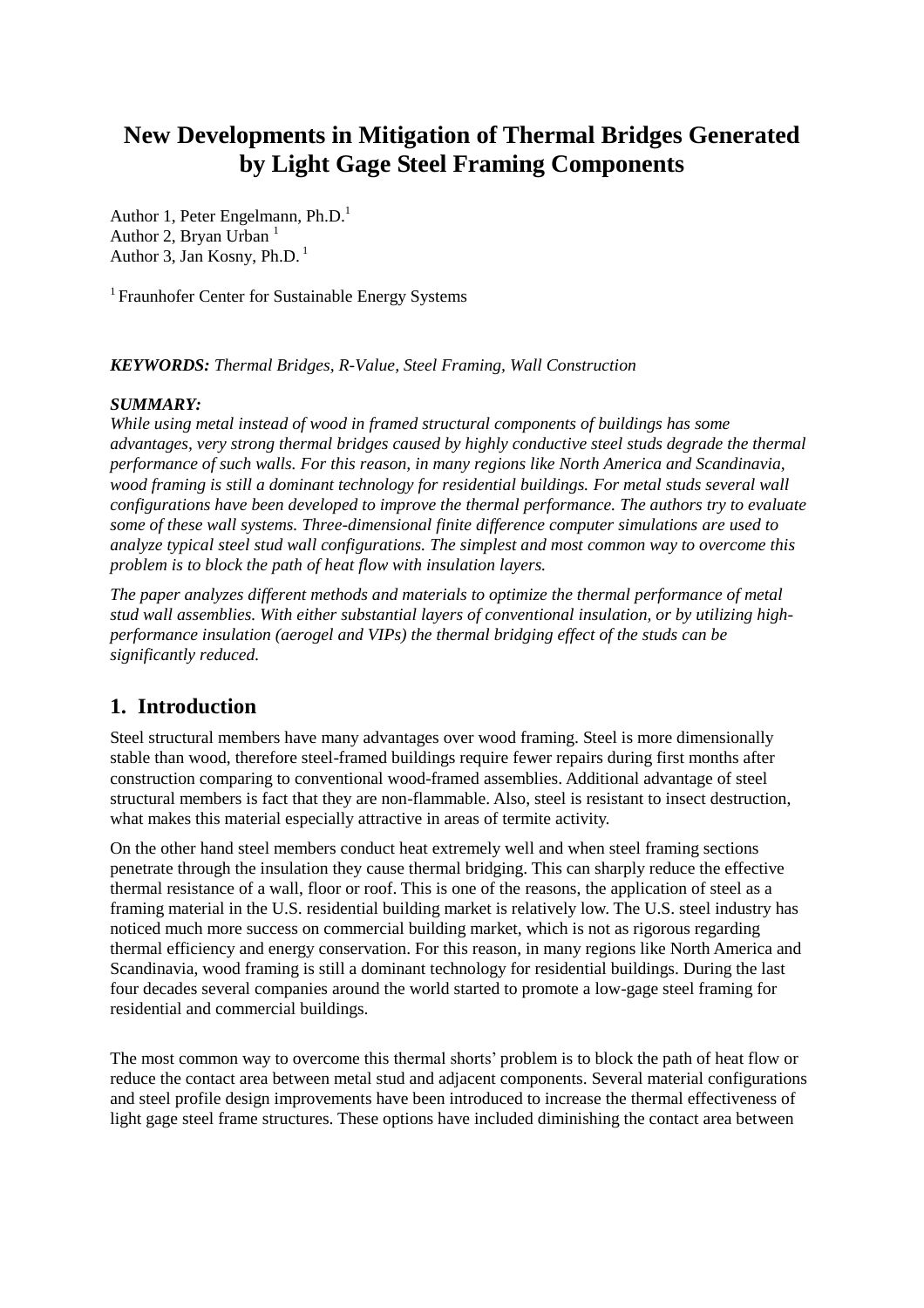the studs and the low-conducting sheathing, reducing the steel stud web area, replacing the steel web with a less conductive material, and placing foam insulation where the thermal bridging is most critical. Some of these improvements were inefficient, others were promising, but did not go far enough to generate significant improvements in thermal performance allowing wider application of steel-framed technologies.

## **2. Technologies to Reduce Thermal Bridging – an Overview**

One measure of thermal efficiency of a wall assembly besides the thermal resistivity is the *Framing Effect f*, representing the R-value reduction generated by the framing members in framed wall technologies . The Framing Effect is defined as the percentage reduction of the centre of cavity thermal resistance of the wall caused by the framing. This recognises that heat flows are complex and the proportional effect of the frame will vary depending on different details.

$$
f = 1 - \frac{R_{simulated}}{R_{theor}} \tag{1}
$$

Where  $R_{simulated}$  is the overall R-value for the element including the effect of the framing and  $R_{theor.}$  is the R-value through the insulation away from the steel stud. Thus, a low framing effect is desirable and suggests that the framing has a small overall impact on reducing the R-value of the assembly. While typical values for wood-framed walls are up to 22%, the Framing Effect for a 9.2 cm steel stud wall (using 1.3 cm layer of plywood sheathing on both sides) is 38% (Kosny 2007a).

### **2.1 Ridges and Dimples**

Reducing the contact area between the stud flange and the sheathing material can increase the thermal resistance path between them. This can be done by utilising ridges and dimples in the stud flange area. These modifications can be realised in the production stage of metal studs (Barbour 1994, Trethowen 1988). Reductions of the stud flange contact areas can be made by the outward extrusion of the small protuberances (dimples or ridges) in the stud flange surfaces (see Figure 1). In such walls the sheathing material does not contact the stud flange, but only the surface of these protuberances on the flange area. Another way to reduce thermal bridges is the usage of distant spacers.



*FIG 1. Reducing the contact area between metal stud and wall material can decrease the thermal bridging effect.*

Vertical ridges reduced the contact area between studs and the sheathing material by about 95%. Thermal simulations on a 150mm stud wall with 13mm ridges shows that a 16% increase in U-value can be achieved compared with a conventional stud wall. In the case of a 90mm studs with 6mm ridges, an increase of about 9% is noted. The thermal effectiveness of the 13mm and 6mm ridges are similar (Kosny 2001).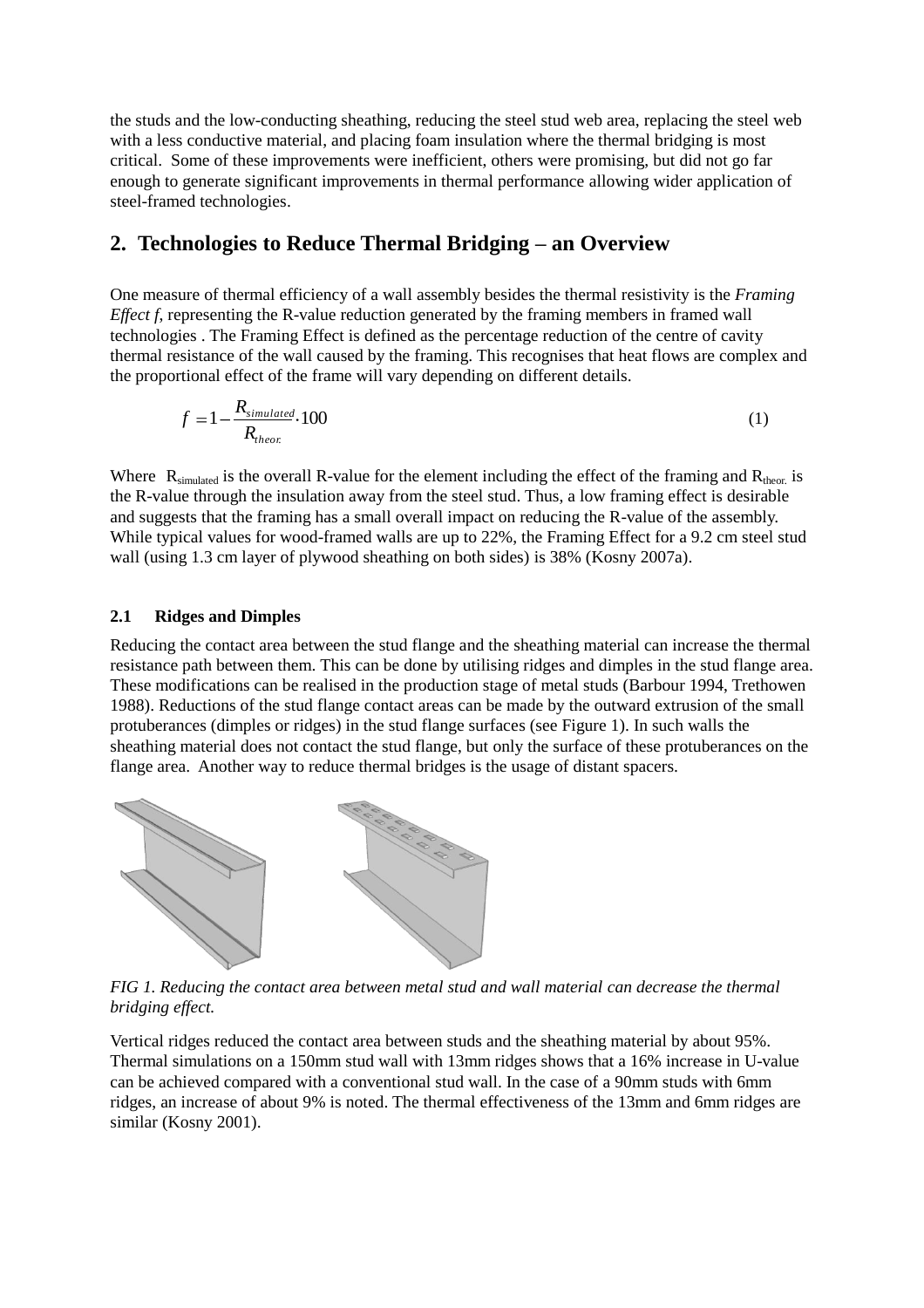Extruded dimples (height 0.25cm) can reduce the contact area between studs and the sheathing material by 89%. When comparing simulations of a traditionally constructed 89mm (3-1/2-in) steel stud wall with one with studs that had 2.5mm dimples it was found that the dimples reduced the framing effect from 39% to 33% and improved the conductivity about 8.7% (Kosny 1997-2).

### **2.2 Spacers and tapes**

Spacers can be incorporated into the wall to separate the sheathing from the steel stud to create a cavity. This is usually achieved by installing horizontal steel or wooden furring strips between the studs and exterior sheathing. The increase in wall R-value of the assembly is close to the R-value of the additional air space or an improvement of about 20% (Strzepek, 1990).

Combined versions of metal stud walls with wood spacers (see figure 2, right drawing) lead to U-Values comparable to wood constructions or even better (Kosny 2002). However these designs are complex and more expensive.



*FIG 2. Metal or wood spacers reduce contact area. By combining two layers of steel studs with wooden spacers, the U-Values of the overall wall-assembly can be as good as - or even better than - a wooden construction.*

## **2.3 Steel Stud Web**

Most of the problems in steel-framed constructions are caused by the intensive heat transfer through the steel stud web. As depicted in Figure 3, improvements in thermal performance can be achieved by a reduction of the stud web area or replacement of the steel web by a less conductive material. Walls with reduced stud web are much more thermally efficient than walls with traditional studs. The reductions of thermal conductivity in typical wall constructions are up to 36%, the framing factor f can be reduced to 19% (41% increase compared to baseline assembly) (Kosny 2002)



*FIG 3. Standard metal stud (left) and different examples for reduced web area.*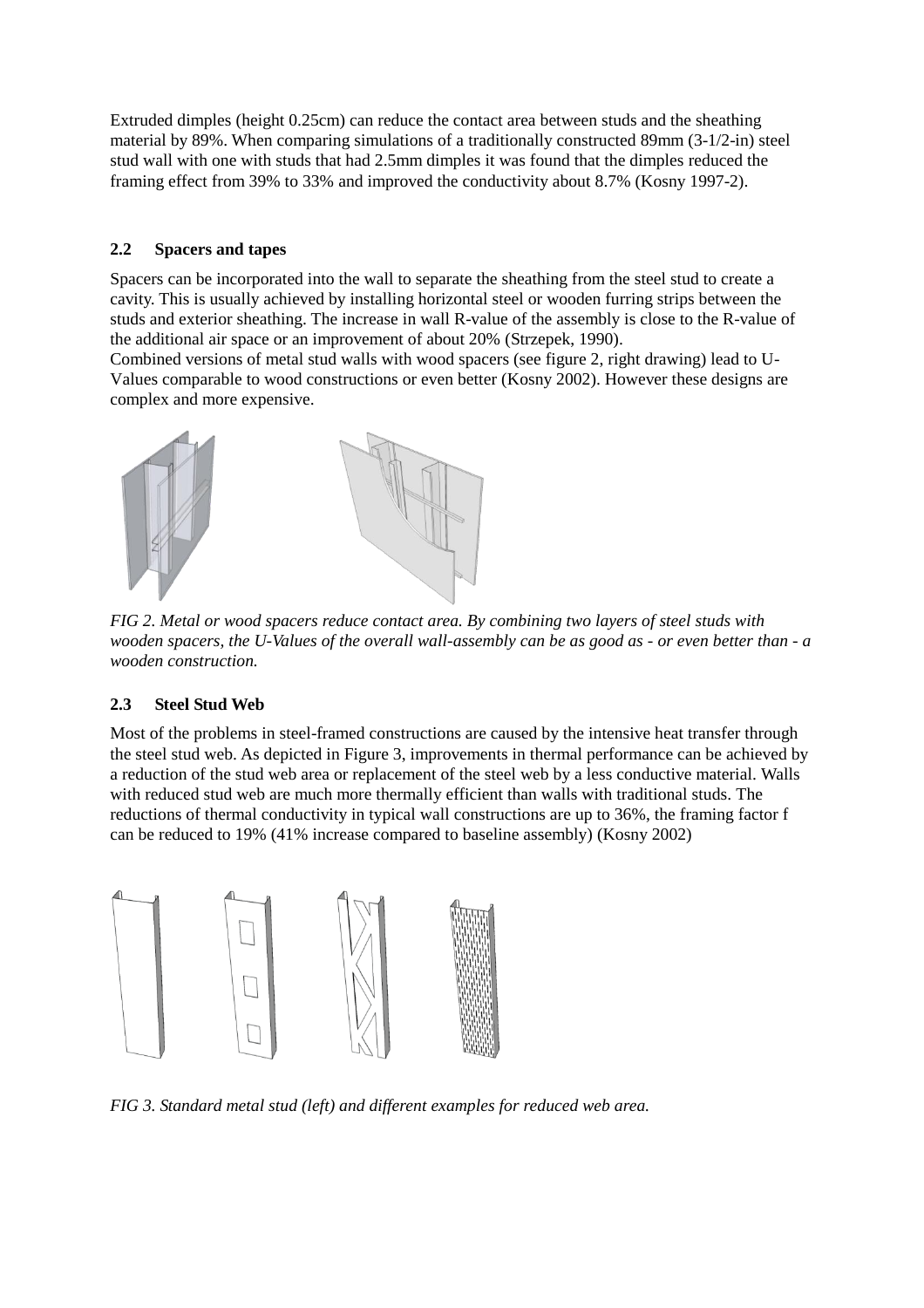## **3. Numerical Comparisons of Advanced Wall Assemblies**

To analyze the effects of thermal characteristics of used insulation on performance of different insulation techniques, five different wall assemblies are analytically compared. Table 1 to 5 list the layers the wall consists of, combined with an exemplary drawing. The assemblies were thermally simulated using three-dimensional finite difference computer code: HEATING 7.3.

HEATING is a research-type, generalized 3-dimensional (3-D) heat conduction code developed by the Oak Ridge National Laboratory (USA) originally for designing of components for nuclear reactors. During 1990-ties, it was adopted to analyze building envelope assemblies. HEATING can solve steady-state and/or transient heat conduction problems in one-, two-, or three-dimensional Cartesian, cylindrical, or spherical coordinates. Multiple materials and time- and temperature-dependent thermal conductivity, density, and specific heat can be specified. The boundary conditions, which may be surface-to-environment or surface-to-surface, may be specified temperatures or any combination of prescribed heat flux, forced convection, natural convection and radiation. The boundary condition parameters can be time and/or temperature dependent. HEATING solves transient problems by using any one of several finite-difference schemes: Crank-Nicolson implicit procedure, classical implicit procedure, classical explicit procedure, or Levy explicit method (Childs 1993).

Three-dimensional computer modelling enabled analysis of the temperature distribution in the analyzed walls and precise calculation of local heat fluxes. For the modelling Surface-to-environment boundary conditions were utilized, with  $T_i=21.1^{\circ}C$  (70°F) and  $T_e=$  -6.7°C (20°F).

## *3.1.1 Spacer with Hat Channel*

This case implies a horizontal spacer; the cavity is filled up with different materials with increasing thermal resistivity, starting from typical values for blown in fibreglass insulation. U-Values up to 0.38 W/m²K can be reached, but the influence of the metal is still significant, as surface temperatures of a static heat-flow simulation show (see figure 4).

| Case | Conductivity of insulation | Total U-Value of Wall               |
|------|----------------------------|-------------------------------------|
|      | material                   |                                     |
|      | [W/mK]                     | $\left[\text{W/m}^2\text{K}\right]$ |
|      | 0.048                      | 0.60                                |
|      | 0.042                      | 0.55                                |
| 3    | 0.036                      | 0.51                                |
|      | 0.029                      | 0.45                                |
|      | 0.024                      | 0.41                                |
|      | 0.021                      | 0.38                                |

*TABLE 1. Wall assembly A: from inside to outside: gypsum board, 8.9 cm metal stud, 2.5 cm horizontal spacer, OSB panel, wood sheeting. Case 1 – 6: Different conductivity of insulation material filled in cavity.*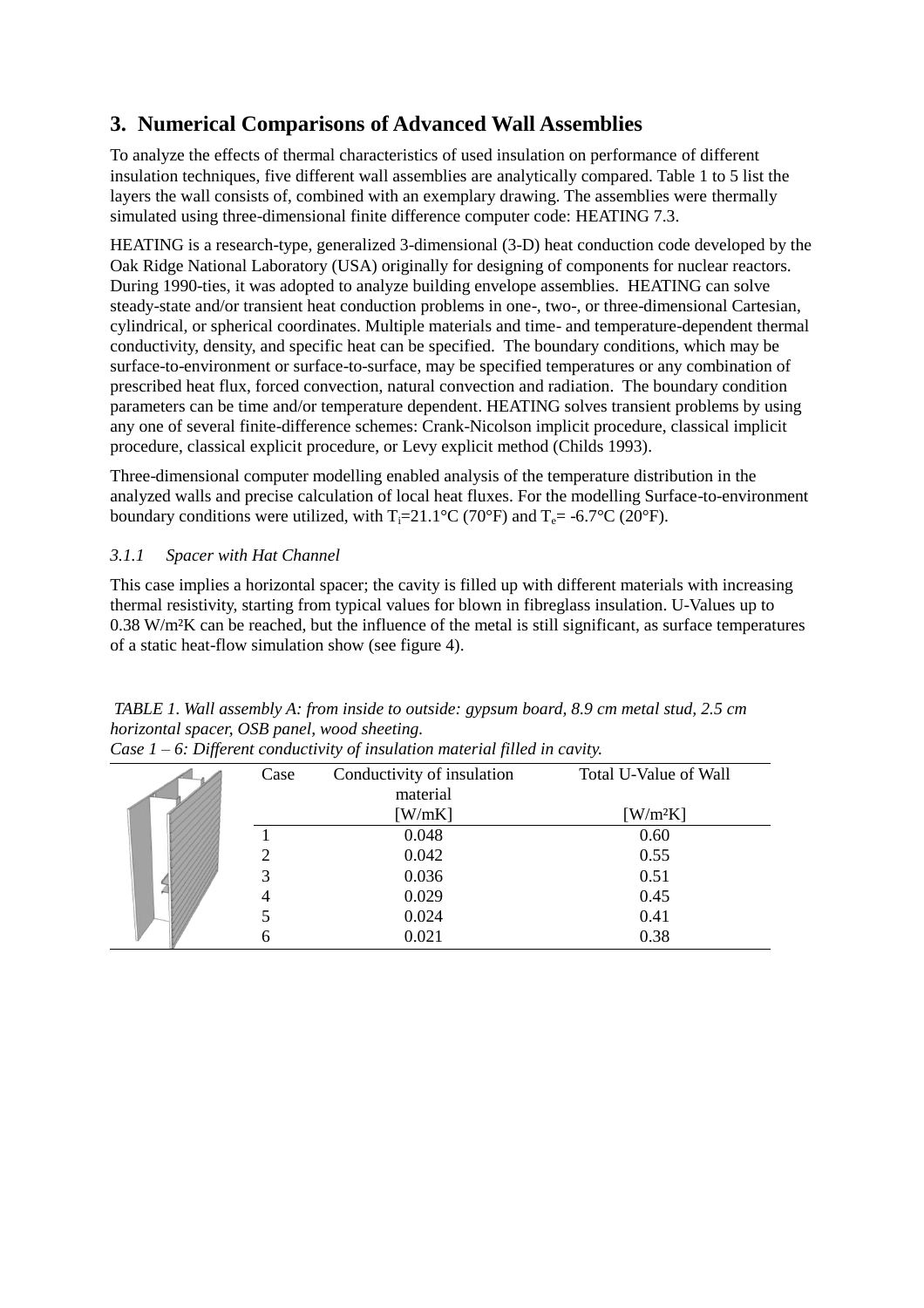

*FIG 4. Simulation results for a wall assembly with horizontal hats to reduce contact area (case 3 in table 1). Thermal-bridge effects caused by the steel frames can be clearly seen on the surface.*

### *3.1.2 Exterior Insulation*

The next examples use external insulation, thus blocking the heat flow from the metal flange to the outside. Adding insulation on the outside can reduce the U-Value significantly. The increase in U-Values correlates first and foremost with the thickness of the insulation. On the other hand thicker layers of insulation bring up challenges in aspects of fixation of the layer itself and outside sheeting.

*TABLE 2. Wall assembly B: from inside to outside: gypsum board, 8.9 cm metal stud, OSB panel, 5.1 cm foam insulation, wood sheeting. Cavity filled with fibreglass (k=0.039 W/mK). Case 1 – 4: Different conductivity of foam sheeting.*

| Case          | Conductivity of foam sheeting | Total U-Value of Wall               |
|---------------|-------------------------------|-------------------------------------|
|               | [W/mK]                        |                                     |
|               |                               | $\left[\text{W/m}^2\text{K}\right]$ |
|               | 0.036                         | 0.46                                |
| $\mathcal{D}$ | 0.029                         | 0.42                                |
| 3             | 0.024                         | 0.39                                |
| 4             | 0.021                         | 0.36                                |
|               |                               |                                     |
|               |                               |                                     |

*TABLE 3. Wall assembly C: from inside to outside: gypsum board, 8.9 cm metal stud, OSB panel,10.2 cm EIFS (exterior insulation finish system), plaster. Cavity filled with fibreglass (k=0.039 W/mK). Case 1 – 4: Different conductivity of foam sheeting.*

| Case | Conductivity of foam sheeting<br>[W/mK] | Total U-Value of Wall               |
|------|-----------------------------------------|-------------------------------------|
|      |                                         | $\left[\text{W/m}^2\text{K}\right]$ |
|      | 0.036                                   | 0.24                                |
| っ    | 0.029                                   | 0.20                                |
| 3    | 0.024                                   | 0.18                                |
|      | 0.021                                   | 0.16                                |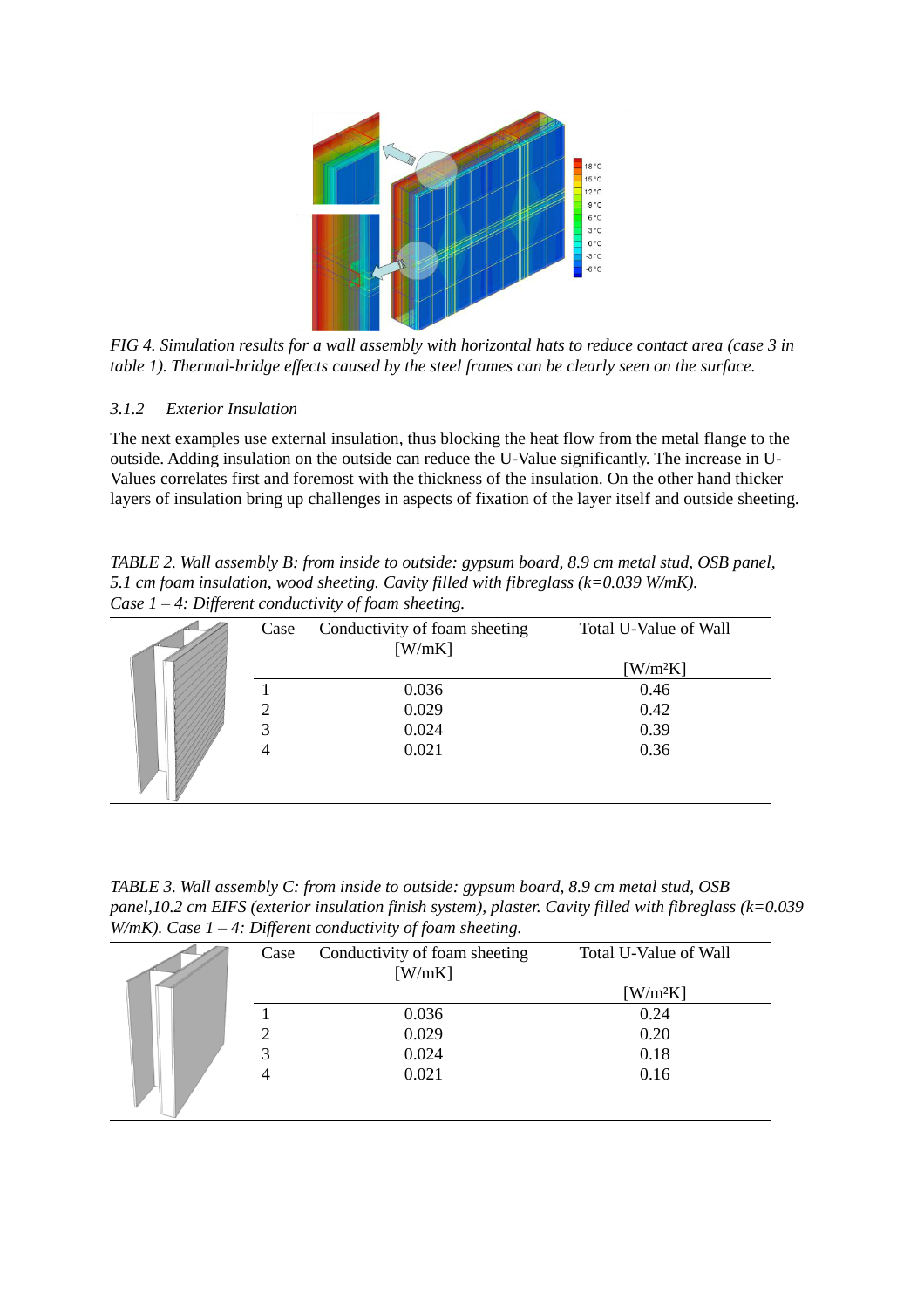### *3.1.3 Aerrogel Insulation*

Another promising material to reduce the heat-flow is using aerogel insulation. Aerogels are nano insulation materials of very low-density that exhibit extraordinarily low thermal and acoustic conductivities. Aerogels are usually made from gels where the liquid component of the gel is replaced with gas. Their unique physical properties include the highest thermal resistivity, the highest specific surface area, the lowest density, the lowest refractive index, and the lowest dielectric constant of all solid materials. These properties give aerogels the potential for a wide range of unique applications.

In this example the aerogel insulation layer is implemented as fiber-reinforced silica aerogel covered gypsum board (experimental determined U-Value aerogel: 0.014 W/m²K (Kosny 2007b)). This technique has increasing applications in retrofit projects where internal space is valuable and architectural restrictions do not allow an application of conventional exterior insulation.

*TABLE 4. Wall assembly D: from inside to outsite: gypsum board, 2.5 cm / 3.8 cm aerogel insulation, 8.9 cm metal stud, OSB panel, wood sheeting. Cavity filled with fibreglass (k=0.039 W/mK). Case 1 – 2: Different thickness of aerogel insulation*

| IJ | Case           | $\cdot$<br>Conductivity of aerogel<br>insulation | Total U-Value of Wall |
|----|----------------|--------------------------------------------------|-----------------------|
|    |                | [W/mK]                                           | $[W/m^2K]$            |
|    |                | $0.014(1.27 \text{ cm})$                         | 0.41                  |
|    | $\overline{2}$ | $0.014(2.54 \text{ cm})$                         | 0.29                  |

The high thermal resistance of the aerogel has a significant influence on the thermal performance of the wall by adding only small amounts of thickness. This can be an issue especially for refurbishments or other situations with limited space.

### *3.1.4 Vacuum Insulation*

The last example uses the insulation material with one of the highest commercially-available thermal resistivity. It is vacuum insulation. The vacuum panels are incorporated as sandwich elements, covered by a 0.64cm foam layers. On the sides the foam cover causes a 2.5cm gap at the joint area between two panels, where only the foam is effective as insulation layer (17% of the effective surface area). As counteraction two sandwich elements are stacked with an overlay of 20cm.

*TABLE 5. Wall assembly D: from inside to outsite: gypsum board, 8.9 cm metal stud, two layers of foam-covered vacuum panels(thickness: vacuum panels: 3.8cm, foam cover: 0.6cm), 20cm overlay.*

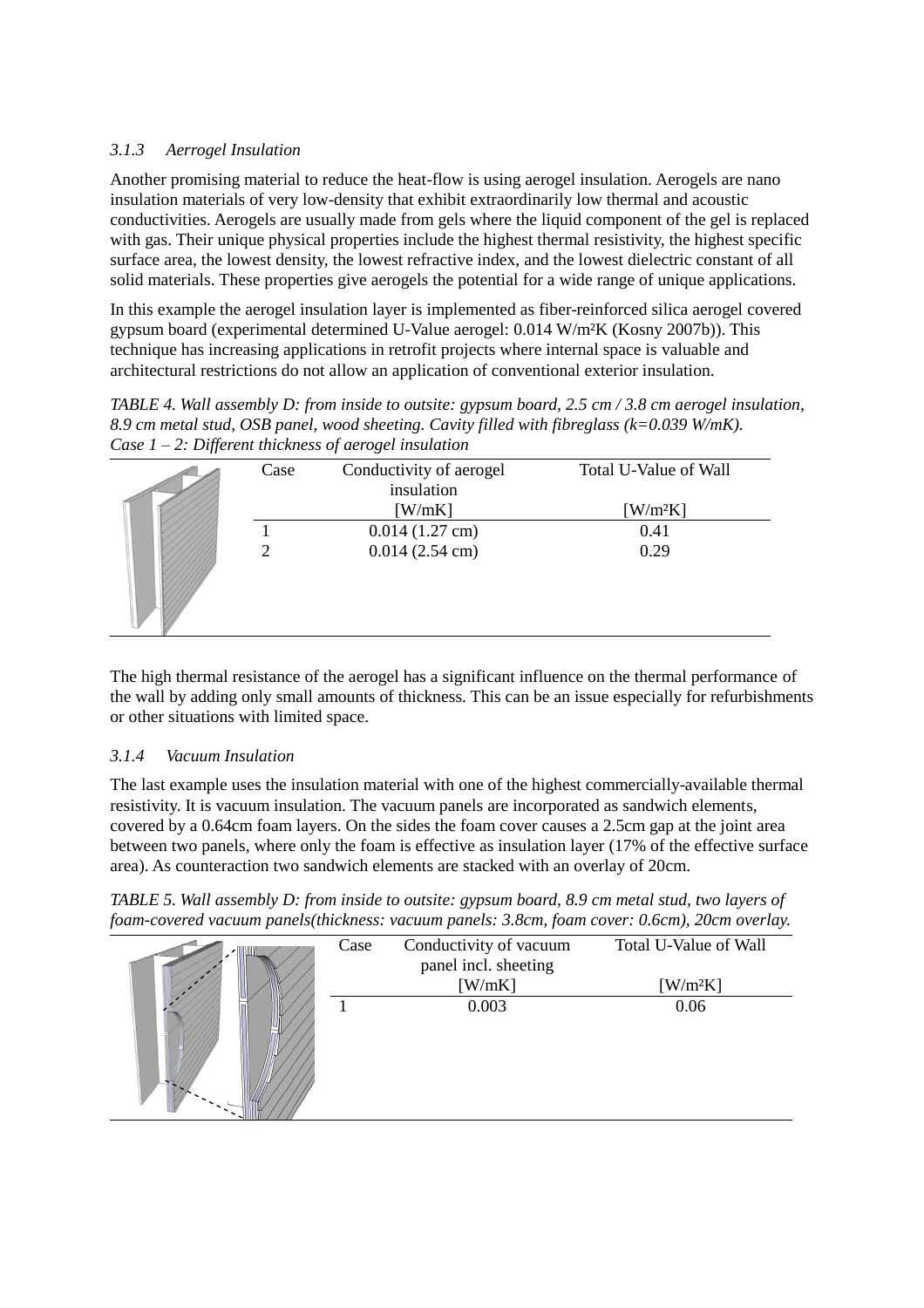

*FIG 5. Visualization of simulation results for an assembly using vacuum insulation panels. Due to the low conductivity of the overall insulation layer the thermal bridging effect of the metal studs is nearly irrelevant. The only fluctuation that is seen on the outer surface is caused by the "foam-gap" between the vacuum panels.*

Using vacuum insulation in the wall assembly not only leads to the lowest U-Values, it also masks the influence of the metal studs. While being an expensive solution at the present time, it can become more and more attractive, as soon as vacuum insulation gets to larger scale production and cost come down.



*FIG 6. Graphical comparison of the different wall assemblies.* 

Figure 6 summarises the results from the simulations. It shows that low U-Values can be achieved by adding substantial insulation layers ([C]). If the amount of space is limited (for example in a refurbishment), materials like aerogel can lead to comparable results – with the disadvantage of being more expensive. The usage of vacuum insulation can be seen as an outlook: as soon as materials with very low thermal conductivity are available on economically acceptable scale. Simulation results demonstrated that the material of the structural framework is nearly irrelevant from thermal standpoint. In this case using metal studs has nearly no influence on the thermal performance of the wall construction.

## **4. Conclusions**

The paper gives a short overview about measures to reduce thermal bridging in metal stud walls.

The most common way to reduce thermal bridge effects in steel framing is to block the path of heat flow or reducing the contact area between metal stud and adjacent components. In this paper several